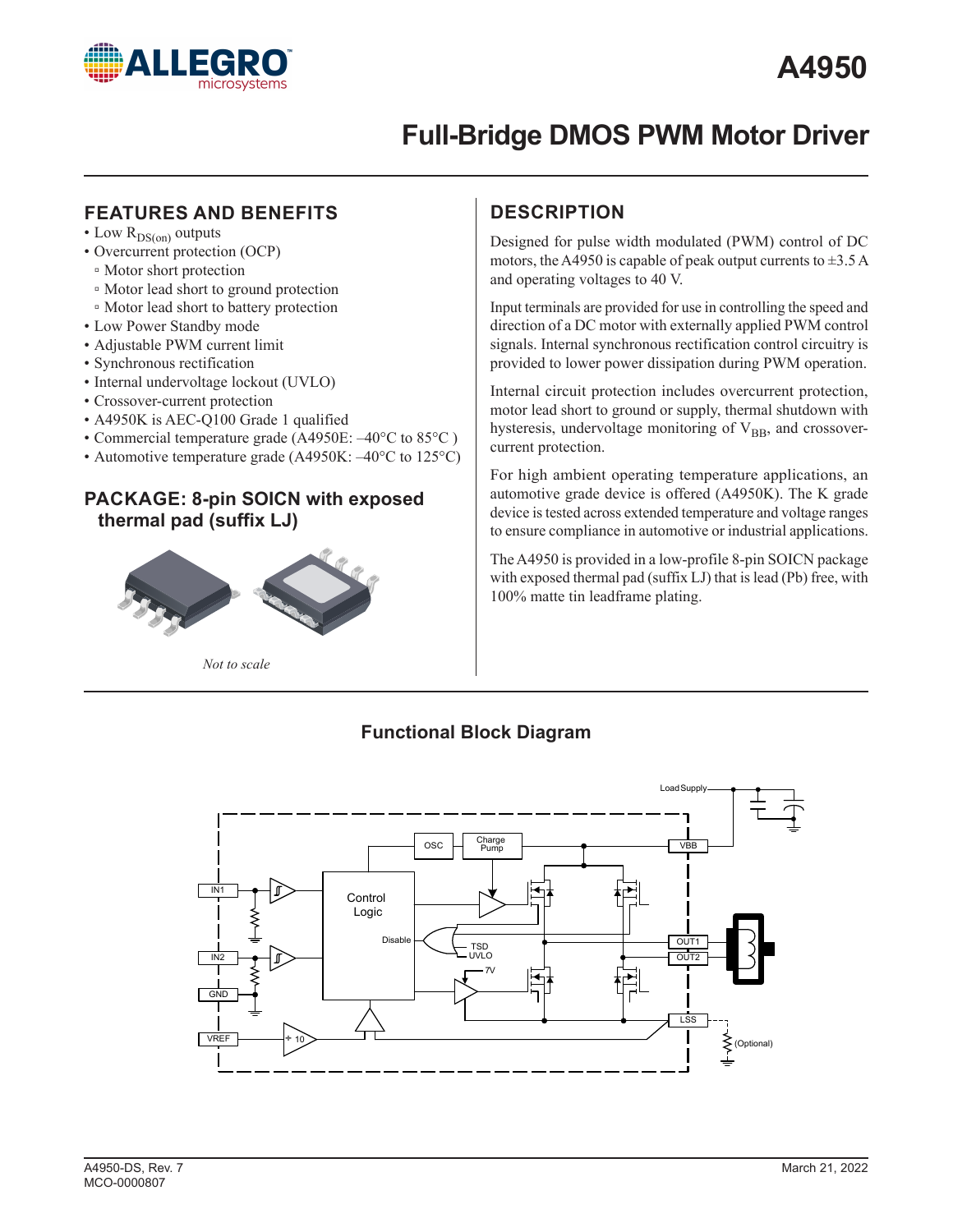**Selection Guide**

| <b>Part Number</b> | <b>Packing</b>              | Ambient Operating Temperature, $T_A$ |
|--------------------|-----------------------------|--------------------------------------|
| A4950ELJTR-T       | 3000 pieces per 13-in. reel | $-40^{\circ}$ C to 85 $^{\circ}$ C   |
| A4950KLJTR-T       | 3000 pieces per 13-in. reel | $-40^{\circ}$ C to 125 $^{\circ}$ C  |



### **Absolute Maximum Ratings**

| <b>Characteristic</b>                | Symbol                | <b>Notes</b>         | Rating        | <b>Unit</b>  |
|--------------------------------------|-----------------------|----------------------|---------------|--------------|
| Load Supply Voltage                  | $\rm V_{BB}$          |                      | 40            | V            |
| Logic Input Voltage Range            | $V_{\mathsf{IN}}$     |                      | $-0.3$ to 6   | V            |
| V <sub>REE</sub> Input Voltage Range | $V_{REF}$             |                      | $-0.3$ to 6   | V            |
| Sense Voltage (LSS pin)              | $V_{\rm S}$           |                      | $-0.5$ to 0.5 | $\vee$       |
| Motor Outputs Voltage                | $V_{OUT}$             |                      | $-2$ to 42    | $\vee$       |
| <b>Output Current</b>                | $I_{OUT}$             | Duty cycle = $100\%$ | 3.5           | A            |
| <b>Transient Output Current</b>      | <b>POUT</b>           | $T_{W}$ < 500 ns     | 6             | A            |
|                                      | $T_A$                 | Temperature Range E  | $-40$ to 85   | $^{\circ}C$  |
| Operating Temperature Range          |                       | Temperature Range K  | $-40$ to 125  | $^{\circ}$ C |
| Maximum Junction Temperature         | $T_{\parallel}$ (max) |                      | 150           | $^{\circ}C$  |
| Storage Temperature Range            | $T_{\text{stg}}$      |                      | $-55$ to 150  | $^{\circ}$ C |

#### **Thermal Characteristics** may require derating at maximum conditions, see application information

| <b>Characteristic</b>      | <b>Symbol</b>   | <b>Test Conditions*</b>                                                |    | Unit                  |
|----------------------------|-----------------|------------------------------------------------------------------------|----|-----------------------|
| Package Thermal Resistance |                 | On 2-layer PCB with 0.8 in <sup>2</sup> exposed 2-oz. copper each side | 62 | $^{\circ}$ C/W $\mid$ |
|                            | $R_{\theta JA}$ | On 4-layer PCB based on JEDEC standard                                 | 35 | °C/W                  |

\*Additional thermal information available on the Allegro website.

#### **Pinout Diagram**

| GND <sub>[1]</sub><br>$IN2$ 2<br>IN1 $\sqrt{3}$<br>VREF $4$ | PAD | $\overline{8}$ OUT2<br>LSS<br>OUT1<br>6 |
|-------------------------------------------------------------|-----|-----------------------------------------|
|                                                             |     |                                         |

#### **Terminal List Table**

| <b>Number</b>  | <b>Name</b>      | <b>Function</b>                              |
|----------------|------------------|----------------------------------------------|
| 1              | <b>GND</b>       | Ground                                       |
| $\overline{2}$ | IN2              | Logic input 2                                |
| 3              | IN <sub>1</sub>  | Logic input 1                                |
| 4              | <b>VREF</b>      | Analog input                                 |
| 5              | <b>VBB</b>       | Load supply voltage                          |
| 6              | OUT <sub>1</sub> | DMOS full bridge output 1                    |
| 7              | <b>LSS</b>       | Power return – sense resistor connection     |
| 8              | OUT <sub>2</sub> | DMOS full bridge output 2                    |
|                | <b>PAD</b>       | Exposed pad for enhanced thermal dissipation |

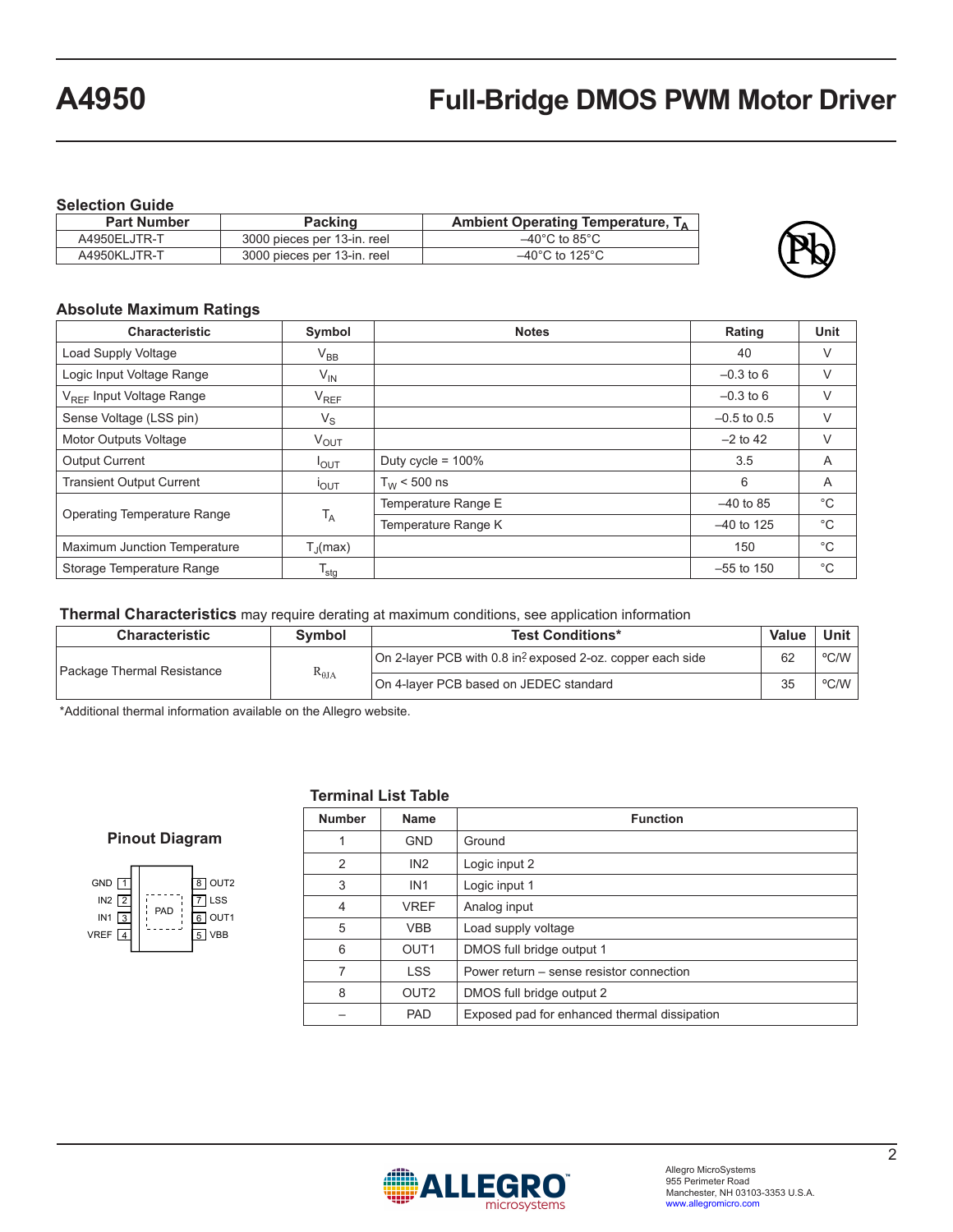$\sf{\bf \texttt{ELECTRICAL CHARACTERISTICS}}$  Valid for Temperature Range E version at T<sub>J</sub> = 25°C and for Temperature Range K version at T<sub>J</sub> = –40°C to 150°C, V<sub>BB</sub> = 8 to 40 V, unless otherwise specified

| Characteristic                          | Symbol                 | <b>Test Conditions</b>                         | Min.                     | Typ.                     | Max.                     | Unit              |  |
|-----------------------------------------|------------------------|------------------------------------------------|--------------------------|--------------------------|--------------------------|-------------------|--|
| General                                 |                        |                                                |                          |                          |                          |                   |  |
| Load Supply Voltage Range               | $V_{BB}$               |                                                | 8                        | $\overline{\phantom{m}}$ | 40                       | $\vee$            |  |
|                                         |                        | $I_{OUT}$ = [2.5 A], T <sub>J</sub> = 25°C     | $\qquad \qquad -$        | 0.6                      | 0.8                      | Ω                 |  |
| R <sub>DS(on)</sub> Sink + Source Total | $R_{DS(on)}$           | $I_{OUT}$ = $ 2.5 A $ , T <sub>J</sub> = 150°C |                          | 1.1                      | 1.5                      | Ω                 |  |
|                                         |                        | $f_{\rm PWM}$ < 30 kHz                         | $\qquad \qquad -$        | 10                       | 20                       | mA                |  |
| Load Supply Current                     | $I_{BB}$               | Low Power Standby mode                         | $\qquad \qquad -$        | $\overline{\phantom{0}}$ | 10                       | μA                |  |
|                                         |                        | Source diode, $I_f = -2.5 A$                   | $\overline{\phantom{m}}$ | $\overline{\phantom{m}}$ | 1.5                      | V                 |  |
| Body Diode Forward Voltage              | $V_f$                  | Sink diode, $I_f = 2.5 A$                      | $\qquad \qquad -$        | $\overline{\phantom{0}}$ | 1.5                      | $\vee$            |  |
| <b>Logic Inputs</b>                     |                        |                                                |                          |                          |                          |                   |  |
|                                         | $V_{IN(1)}$            |                                                | 2.0                      | $\overline{\phantom{0}}$ | $\overline{\phantom{0}}$ | $\vee$            |  |
| Logic Input Voltage Range               | $V_{IN(0)}$            |                                                |                          |                          | 0.8                      | $\vee$            |  |
|                                         | $V_{IN(STANDBY)}$      | Low Power Standby mode                         | $\overline{\phantom{0}}$ | $\overline{\phantom{m}}$ | 0.4                      | $\vee$            |  |
| Logic Input Current                     | $I_{IN(1)}$            | $V_{IN}$ = 2.0 V                               | $\qquad \qquad -$        | 40                       | 100                      | μA                |  |
|                                         | $I_{IN(0})$            | $V_{IN} = 0.8 V$                               |                          | 16                       | 40                       | μA                |  |
| Logic Input Pull-Down Resistance        | $R_{LOGIC(PD)}$        | $V_{IN} = 0 V = IN1 = IN2$                     | $\overline{\phantom{0}}$ | 50                       | $\overline{\phantom{m}}$ | $k\Omega$         |  |
| Input Hysteresis                        | V <sub>HYS</sub>       |                                                | $\overline{\phantom{0}}$ | 250                      | 550                      | mV                |  |
| Timing                                  |                        |                                                |                          |                          |                          |                   |  |
| <b>Crossover Delay</b>                  | $t_{\text{COD}}$       |                                                | 50                       | $\overline{\phantom{0}}$ | 500                      | ns                |  |
| V <sub>REF</sub> Input Voltage Range    | $V_{REE}$              |                                                | $\mathbf 0$              |                          | 5                        | $\vee$            |  |
|                                         |                        | $V_{REF}/I_{SS}$ , $V_{REF}$ = 5 V             | 9.5                      |                          | 10.5                     | <b>V/V</b>        |  |
| <b>Current Gain</b>                     | $A_V$                  | $V_{REF}$ / $I_{SS}$ , $V_{REF}$ = 2.5 V       | 9.0                      | $\overline{\phantom{0}}$ | 10.0                     | <b>V/V</b>        |  |
|                                         |                        | $V_{REF}/I_{SS}$ , $V_{REF}$ = 1 V             | 8.0                      | $\overline{\phantom{0}}$ | 10.0                     | <b>V/V</b>        |  |
| <b>Blank Time</b>                       | $t_{BLANK}$            |                                                | 2                        | 3                        | 4                        | $\mu s$           |  |
| <b>Constant Off-time</b>                | $t_{off}$              |                                                | 16                       | 25                       | 34                       | μs                |  |
| <b>Standby Timer</b>                    | $\rm t_{st}$           | $IN1 = IN2 < V_{IN(STANDBY)}$                  | $\qquad \qquad -$        | $\mathbf{1}$             | 1.5                      | ms                |  |
| Power-Up Delay                          | $t_{pu}$               |                                                | $\overline{\phantom{m}}$ |                          | 30                       | μs                |  |
| <b>Protection Circuits</b>              |                        |                                                |                          |                          |                          |                   |  |
| <b>UVLO Enable Threshold</b>            | $V_{BBUVLO}$           | $V_{BB}$ increasing                            | $\overline{7}$           | 7.5                      | 7.95                     | $\vee$            |  |
| <b>UVLO Hysteresis</b>                  | V <sub>BBUVLOhys</sub> |                                                |                          | 500                      |                          | mV                |  |
| Thermal Shutdown Temperature            | $T_{\text{JTSD}}$      | Temperature increasing                         | $\overline{\phantom{0}}$ | 160                      | $\qquad \qquad -$        | $^{\circ}C$       |  |
| Thermal Shutdown Hysteresis             | T <sub>TSDhys</sub>    | $Recovery = T_{JTSD} - T_{TSDhys}$             | $\overline{\phantom{m}}$ | 15                       | $\qquad \qquad -$        | $^{\circ}{\rm C}$ |  |

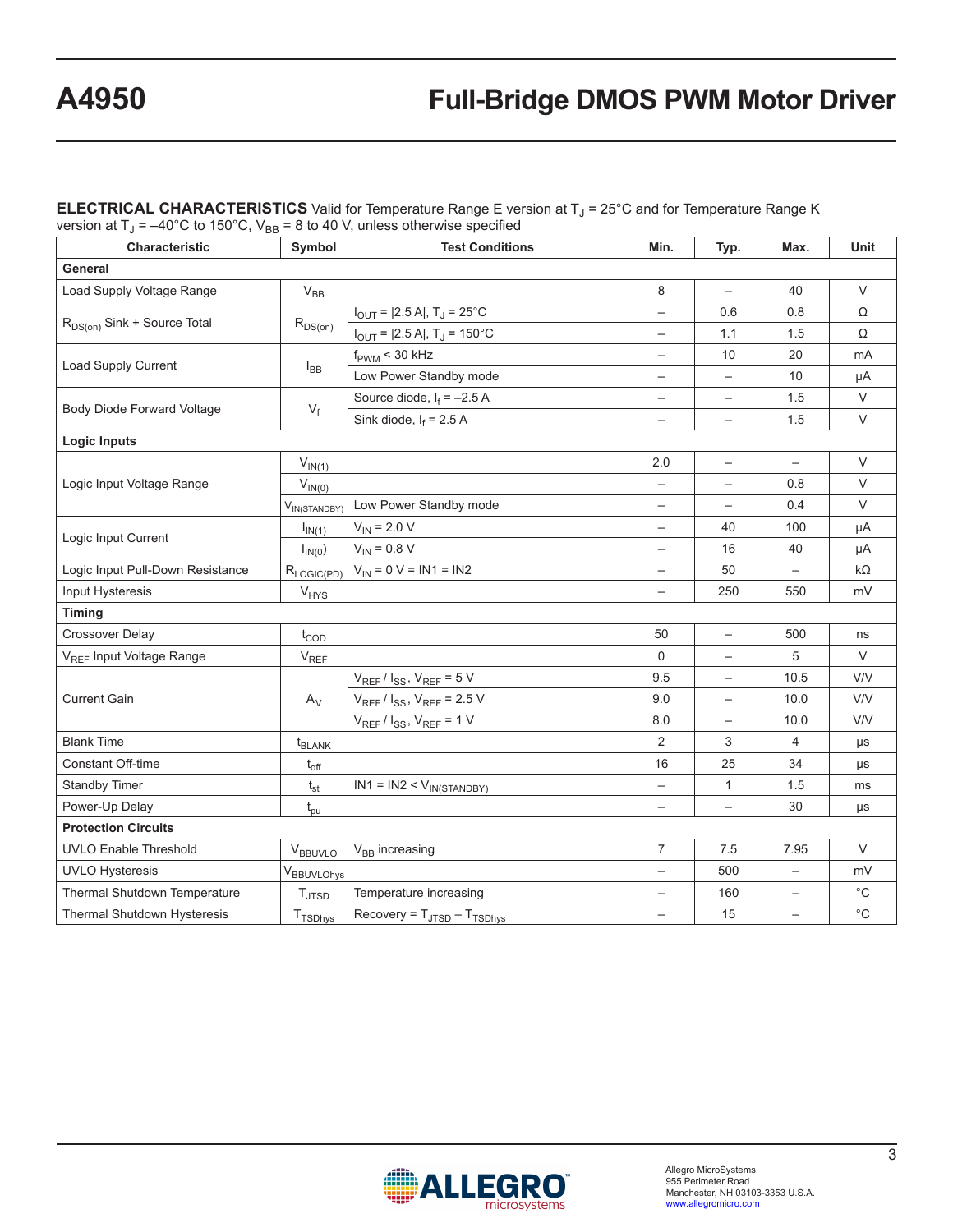# **CHARACTERISTIC PERFORMANCE**

### **PWM Control Timing Diagram**



### **PWM Control Truth Table**

| IN <sub>1</sub> | IN2 | $10 \times V_S > V_{REF}$ | OUT <sub>1</sub> | OUT <sub>2</sub> | <b>Function</b>                                 |
|-----------------|-----|---------------------------|------------------|------------------|-------------------------------------------------|
|                 |     | False                     |                  | н                | Reverse                                         |
|                 |     | False                     | н                |                  | Forward                                         |
|                 |     | True                      | H/L              |                  | Chop (mixed decay), reverse                     |
|                 |     | True                      |                  | H/L              | Chop (mixed decay), forward                     |
|                 |     | False                     |                  |                  | Brake (slow decay)                              |
|                 |     | False                     |                  |                  | Coast, enters Low Power Standby mode after 1 ms |

Note: Z indicates high impedance.

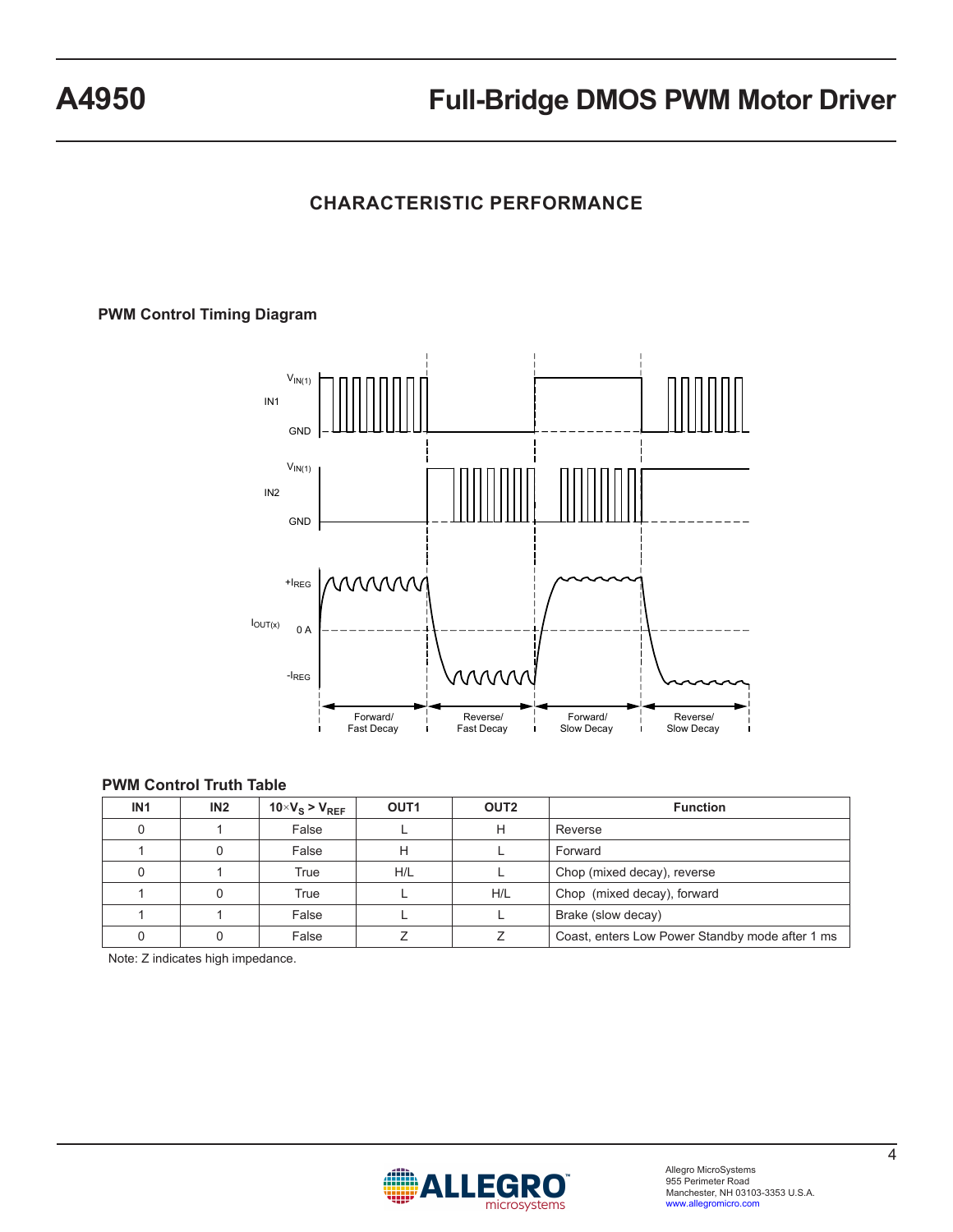### **FUNCTIONAL DESCRIPTION**

#### Device Operation

The A4950 is designed to operate DC motors. The output drivers are all low- $R_{DS(on)}$ , N-channel DMOS drivers that feature internal synchronous rectification to reduce power dissipation. The current in the output full bridge is regulated with fixed off-time pulse width modulated (PWM) control circuitry. The IN1 and IN2 inputs allow two-wire control for the bridge.

Protection circuitry includes internal thermal shutdown, and protection against shorted loads, or against output shorts to ground or supply. Undervoltage lockout prevents damage by keeping the outputs off until the driver has enough voltage to operate normally.

#### Standby Mode

Low Power Standby mode is activated when both input (INx) pins are low for longer than 1 ms. Low Power Standby mode disables most of the internal circuitry, including the charge pump and the regulator. When the A4950 is coming out of standby mode, the charge pump should be allowed to reach its regulated voltage (a maximum delay of 30 µs) before any PWM commands are issued to the device.

#### Internal PWM Current Control

Initially, a diagonal pair of source and sink FET outputs are enabled and current flows through the motor winding and the optional external current sense resistor,  $R<sub>S</sub>$ . When the voltage across  $R_S$  equals the comparator trip value, then the current sense comparator resets the PWM latch. The latch then turns off the sink and source FETs (Mixed Decay mode).

#### $V_{RFF}$

The maximum value of current limiting is set by the selection of  $R_{Sx}$  and the voltage at the VREF pin. The transconductance function is approximated by the maximum value of current limiting,

 $I_{TripMAX}$  (A), which is set by:

$$
I_{\text{TripMAX}} = \frac{V_{\text{REF}}}{10 \times R_{\text{s}}}
$$

where  $V_{REF}$  is the input voltage on the VREF pin (V) and  $R_S$  is the resistance of the sense resistor  $(\Omega)$  on the LSS terminal.

#### Overcurrent Protection

A current monitor will protect the IC from damage due to output shorts. If a short is detected, the IC will latch the fault and disable the outputs. The fault latch can only be cleared by coming out of Low Power Standby mode or by cycling the power to VBB. During OCP events, Absolute Maximum Ratings may be exceeded for a short period of time before the device latches.

#### Shutdown

If the die temperature increases to approximately 160°C, the full bridge outputs will be disabled until the internal temperature falls below a hysteresis,  $T_{TSDhvs}$ , of 15°C. Internal UVLO is present on VBB to prevent the output drivers from turning-on below the UVLO threshold.

#### Braking

The braking function is implemented by driving the device in Slow Decay mode, which is done by applying a logic high to both inputs, after a bridge-enable Chop command (see PWM Control Truth Table). Because it is possible to drive current in both directions through the DMOS switches, this configuration effectively shorts-out the motor-generated BEMF, as long as the Chop command is asserted. The maximum current can be approximated by  $V_{BEMF}$  /  $R_{L}$ . Care should be taken to ensure that the maximum ratings of the device are not exceeded in worse case braking situations: high speed and high-inertia loads.

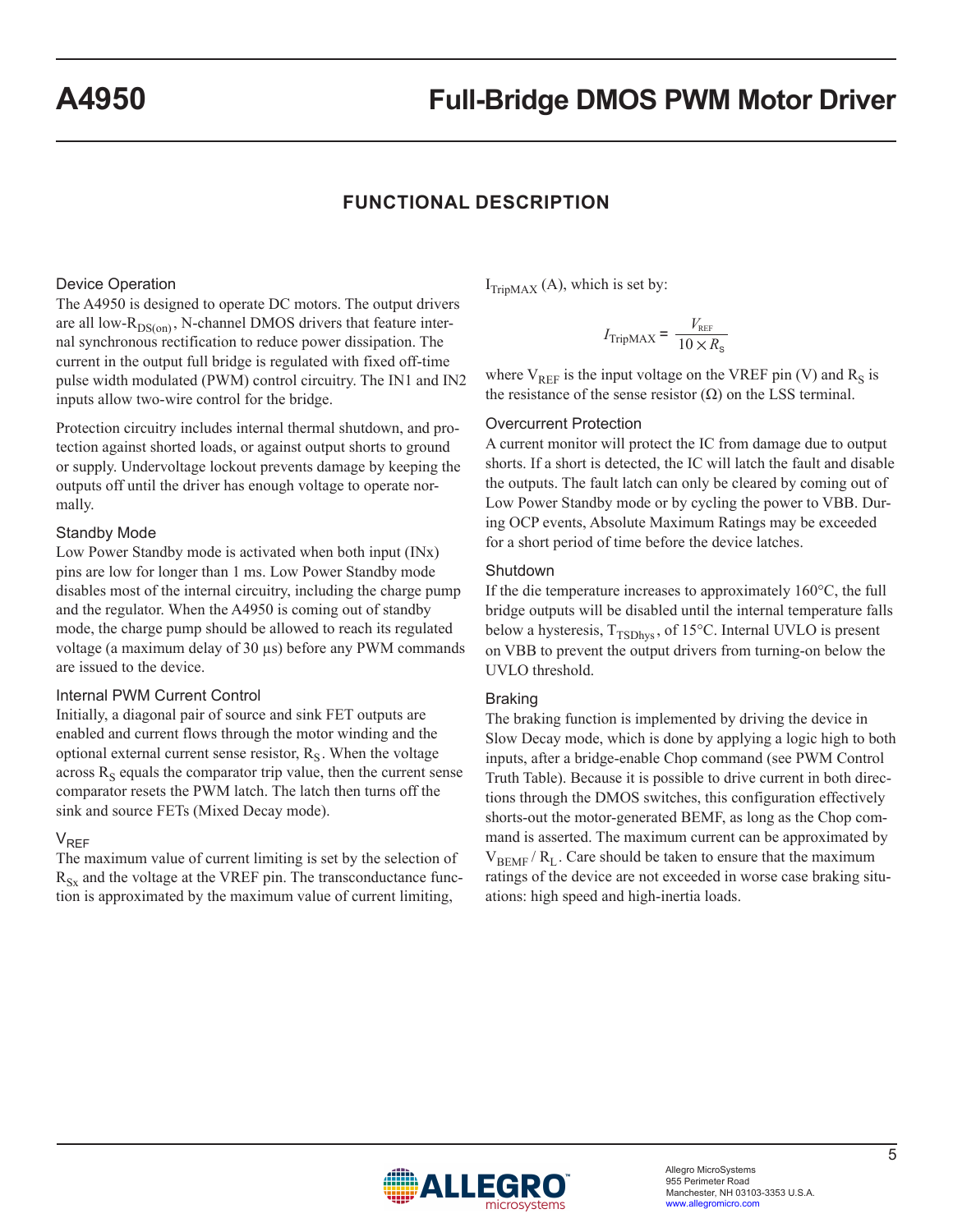Synchronous Rectification

When a PWM off-cycle is triggered by an internal fixed off-time cycle, load current will recirculate. The A4950 synchronous rectification feature turns-on the appropriate DMOSFETs during the current decay, and effectively shorts out the body diodes with the low  $R_{DS(on)}$  driver. This significantly lowers power dissipation. When a zero current level is detected, synchronous rectification is turned off to prevent reversal of the load current.

### Mixed Decay Operation

The bridges operate in Mixed Decay mode. Referring to the lower panel of the figure below, as the trip point is reached, the device goes into fast decay mode for 50% of the fixed off-time period. After this fast decay portion, the device switches to slow decay mode for the remainder of the off-time. During transitions from fast decay to slow decay, the drivers are forced off for the Crossover Delay,  $t_{\text{COD}}$ . This feature is added to prevent shootthrough in the bridge. During this "dead time" portion, synchronous rectification is not active, and the device operates in fast decay and slow decay only.



**Mixed Decay Mode Operation**

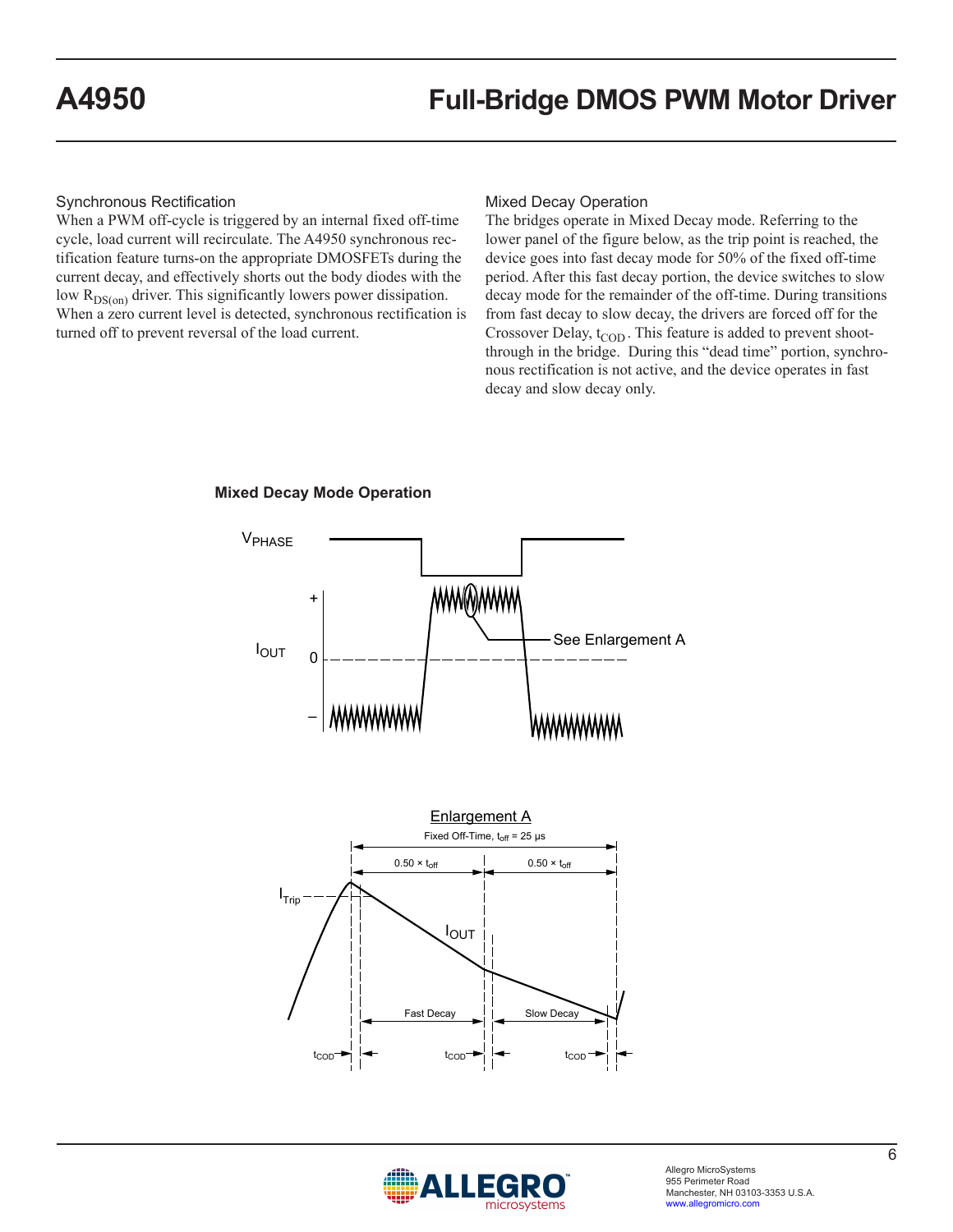### **APPLICATION INFORMATION**

#### Sense Pin (LSS)

In order to use PWM current control, a low-value resistor is placed between the LSS pin and ground for current sensing purposes. To minimize ground-trace IR drops in sensing the output current level, the current sensing resistor should have an independent ground return to the star ground point. This trace should be as short as possible. For low-value sense resistors, the IR drops in the PCB can be significant, and should be taken into account.

When selecting a value for the sense resistor be sure not to exceed the maximum voltage on the LSS pin of ±500 mV at maximum load. During overcurrent events, this rating may be exceeded for short durations.

#### **Ground**

A star ground should be located as close to the A4950 as possible. The copper ground plane directly under the exposed thermal pad



#### Layout

The PCB should have a thick ground plane. For optimum electrical and thermal performance, the A4950 must be soldered directly onto the board. On the underside of the A4950 package is an exposed pad, which provides a path for enhanced thermal dissipation. The thermal pad must be soldered directly to an exposed surface on the PCB in order to achieve optimal thermal conduction. Thermal vias are used to transfer heat to other layers of the PCB.

The load supply pin, VBB, should be decoupled with an electrolytic capacitor (typically 100 μF) in parallel with a lower valued ceramic capacitor placed as close as practicable to the device.



#### V<sub>BB</sub> 1 PAD A4950 OUT2 LSS OUT<sub>1</sub> VBB IN2 IN1 VREF GND  $R_S^{\rm O}$ PCB Thermal Vias Trace (2 oz.) Signal (1 oz.) Ground (1 oz.) Thermal (2 oz.) A4950

#### **Bill of Materials**

| <b>Item</b> | <b>Reference</b> | Value                                            | <b>Units</b> | <b>Description</b>                                    |
|-------------|------------------|--------------------------------------------------|--------------|-------------------------------------------------------|
|             | <b>RS</b>        | 0.25<br>(for $V_{REF} = 5 V$ , $I_{OUT} = 2 A$ ) |              | 2512, 1 W, 1% or better,<br>carbon film chip resistor |
|             |                  | 0.22                                             | иF           | X5R minimum, 50 V or greater                          |
|             | C2               | 100                                              | uЕ           | Electrolytic, 50 V or greater                         |



 $C1$   $C2$ 

Solder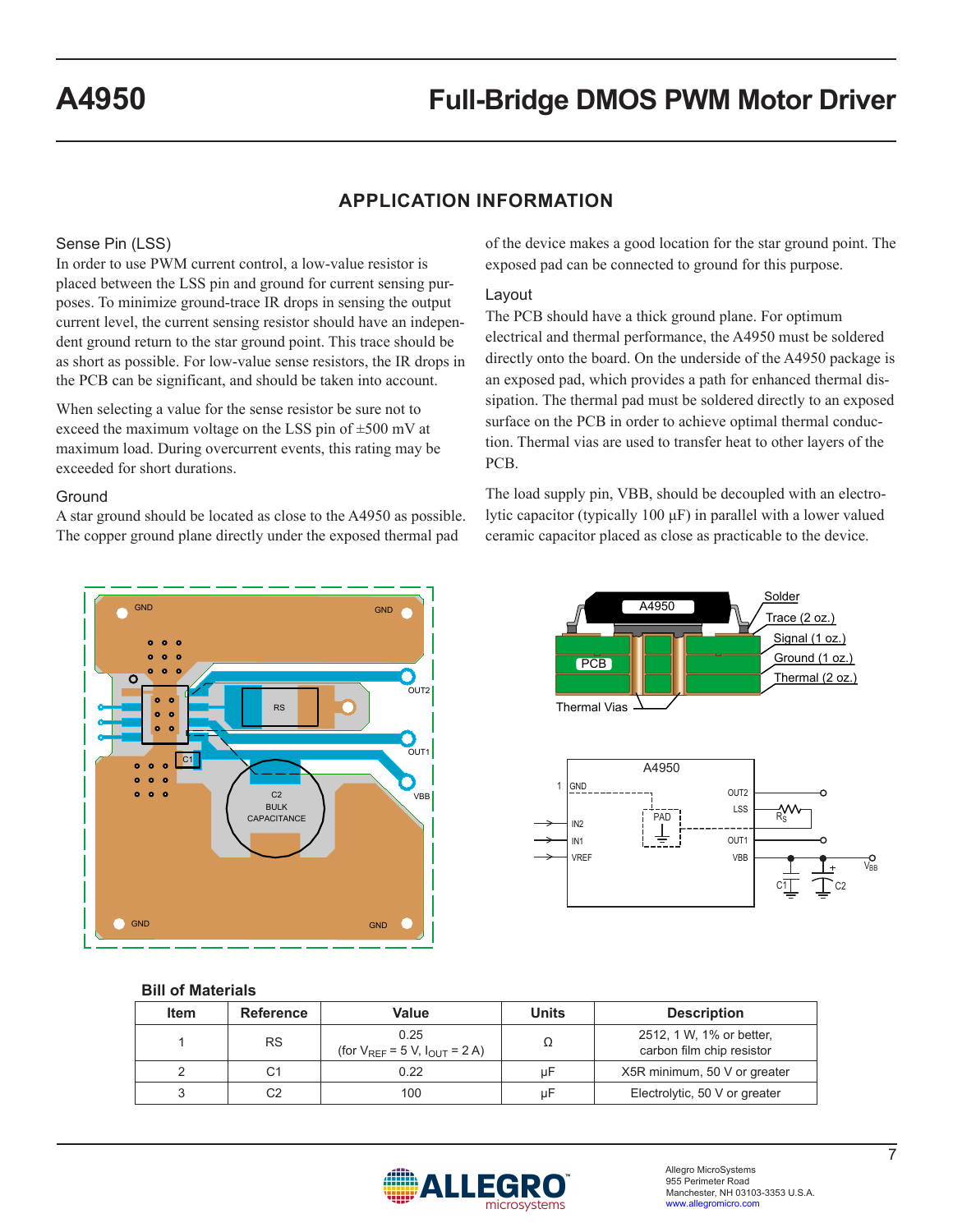### **Package LJ, 8-Pin SOICN with exposed thermal pad**